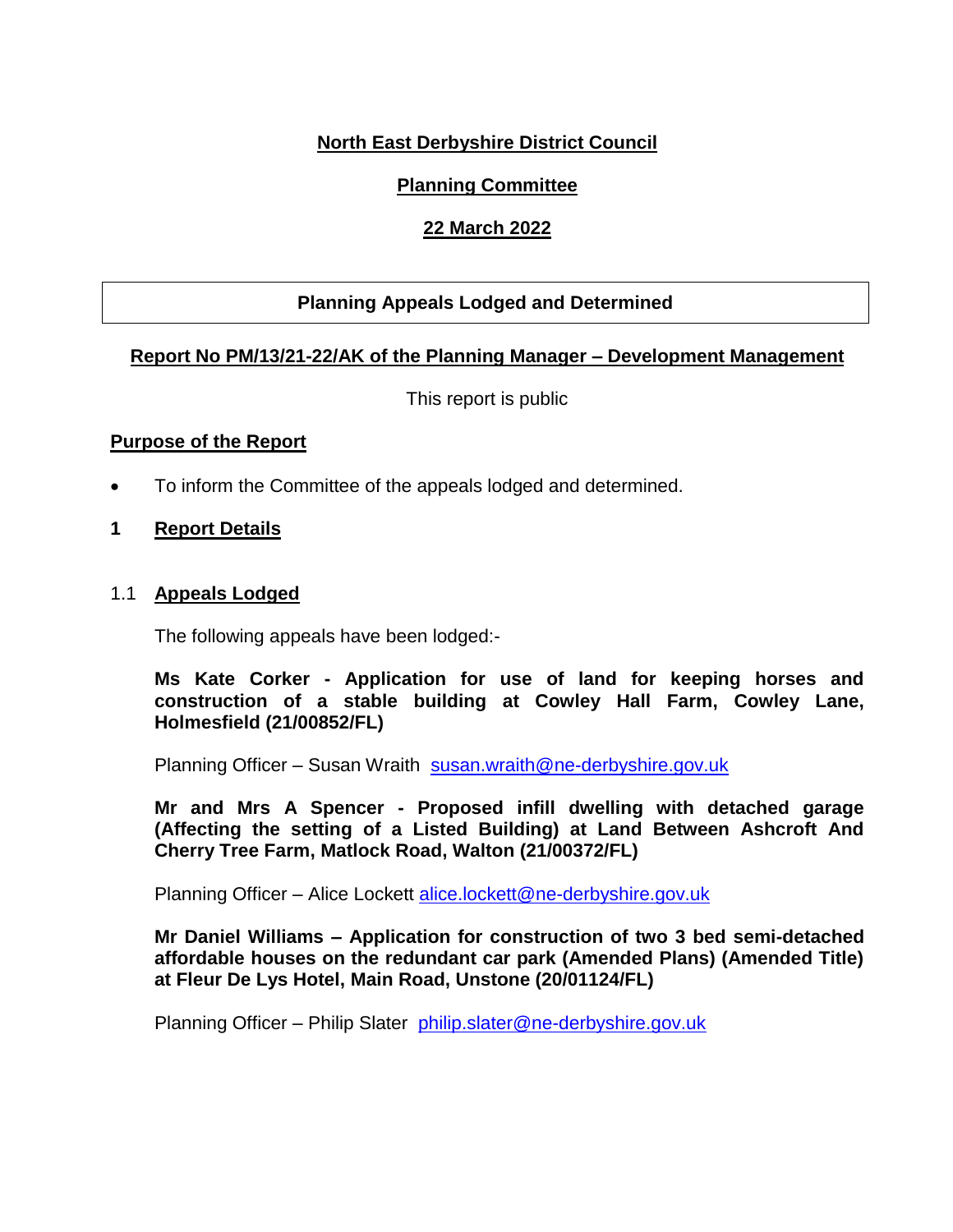## 1.2 **Appeals Allowed**

No appeals have been allowed.

#### 1.3 **Appeals Dismissed**

No appeals have been dismissed.

### 1.4 **Appeals Withdrawn**

No appeals have been withdrawn.

## **2 Conclusions and Reasons for Recommendation**

- 2.1 N/a.
- **3 Consultation and Equality Impact**
- 3.1 N/a.

# **4 Alternative Options and Reasons for Rejection**

- 4.1 N/a.
- **5 Implications**

# **5.1 Finance and Risk Implications**

N/a.

# **5.2 Legal Implications including Data Protection**

N/a.

# **5.3 Human Resources Implications**

N/a.

# **6 Recommendations**

6.1 N/a.